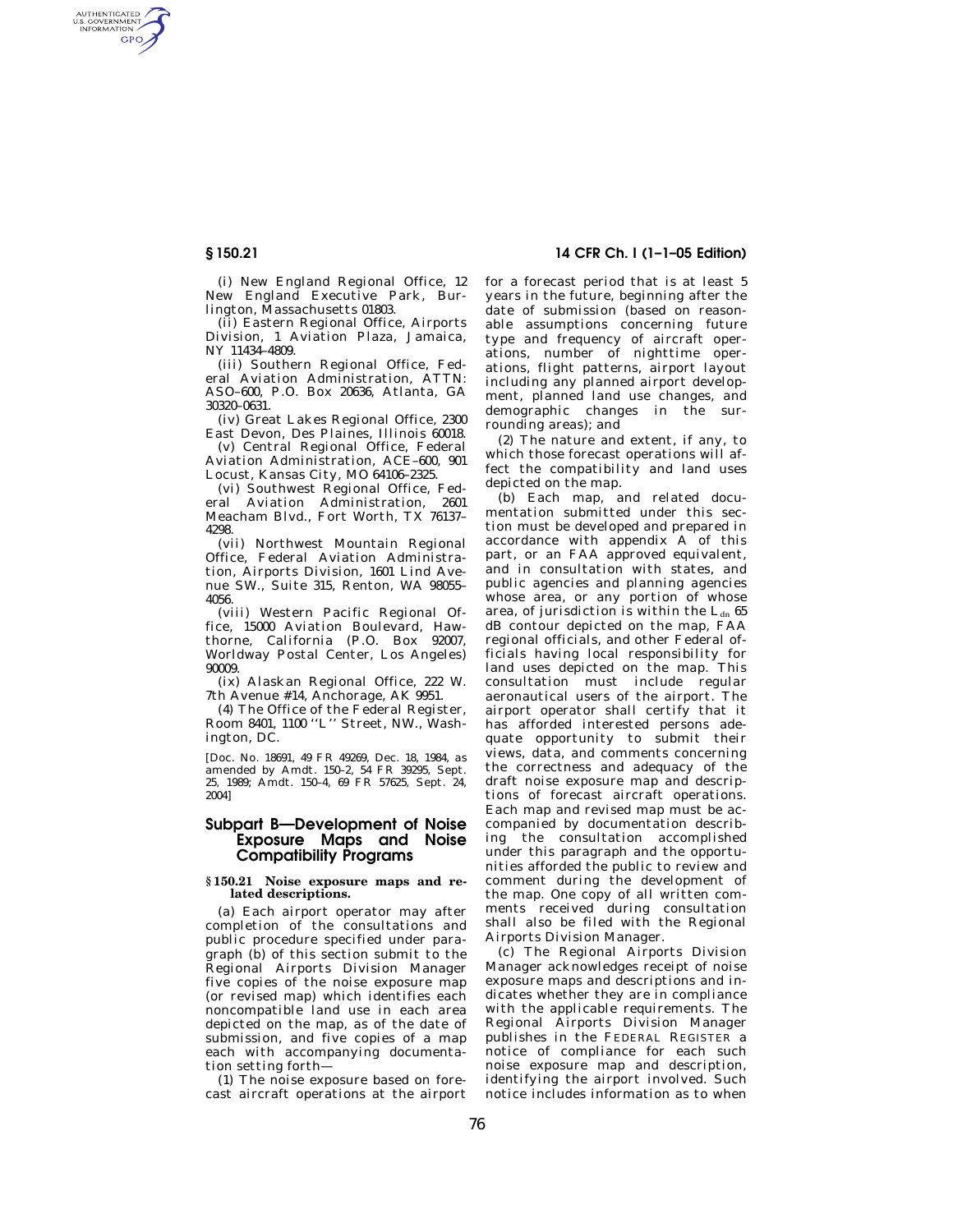## **Federal Aviation Administration, DOT § 150.21**

and where the map and related documentation are available for public inspection.

(d) The airport operator shall, in accordance with this section, promptly prepare and submit a revised noise exposure map.

(1) If, after submission of a noise exposure map under paragraph (a) of this section, any change in the operation of the airport would create any ''substantial, new noncompatible use'' in any area depicted on the map beyond that which is forecast for a period of at least five years after the date of submission, the airport operator shall, in accordance with this section, promptly prepare and submit a revised noise exposure map. A change in the operation of an airport creates a substantial new noncompatible use if that change results in an increase in the yearly daynight average sound level of 1.5 dB or greater in either a land area which was formerly compatible but is thereby made noncompatible under Appendix A (Table 1), or in a land area which was previously determined to be noncompatible under that Table and whose noncompatibility is now significantly increased.

(2) If after submission of a noise  $ex$ posure map under paragraph (a) of this section, any change in the operation of the airport would significantly reduce noise over existing noncompatible uses that is not reflected in either the existing conditions or forecast noise exposure map on file with the FAA, the airport operator shall, in accordance with this section, promptly prepare and submit a revised noise exposure map. A change in the operation of the airport creates a significant reduction in noise over existing noncompatible uses if that change results in a decrease in the yearly day-night average sound level of  $1.5$  dB or greater in a land area which was formerly noncompatible but is thereby made compatible under Appendix A (Table 1).

(3) Such updating of the map shall include a reassessment of those areas excluded under section A150.101(e)(5) of Appendix A because of high ambient noise levels.

(4) If the forecast map is based on assumptions involving recommendations in a noise compatibility program which are subsequently disapproved by the FAA, a revised map must be submitted if revised assumptions would create a substantial, new noncompatible use not indicated on the forecast map. Revised noise exposure maps are subject to the same requirements and procedures as initial submissions of noise exposure maps under this part.

(e) Each map, or revised map, and description of consultation and opportunity for public comment, submitted to the FAA, must be certified as true and complete under penalty of 18 U.S.C. 1001.

(f)(1) Title 49, section 47506 provides that no person who acquires property or an interest therein after the date of enactment of the Act in an area surrounding an airport with respect to which a noise exposure map has been submitted under section 47503 of the Act shall be entitled to recover damages with respect to the noise attributable to such airport if such person had actual or constructive knowledge of the existence of such noise exposure map unless, in addition to any other elements for recovery of damages, such person can show that—

No person who acquires property or an interest therein after the date of enactment of the Act in an area surrounding an airport with respect to which a noise exposure map has been submitted under section 103 of the Act shall be entitled to recover damages with respect to the noise attributable to such airport if such person had actual or constructive knowledge of the existence of such noise exposure map unless, in addition to any other elements for recovery of damages, such person can show that—

(i) A significant change in the type or frequency of aircraft operations at the airport; or

(ii) A significant change in the airport layout; or

(iii) A significant change in the flight patterns; or

(iv) A significant increase in nighttime operations; occurred after the date of the acquisition of such property or interest therein and that the damages for which recovery is sought have resulted from any such change or increase.

(f)(2) Title 49 section 47506(b) further provides:

That for this purpose, ''constructive knowledge'' shall be imputed, at a minimum, to